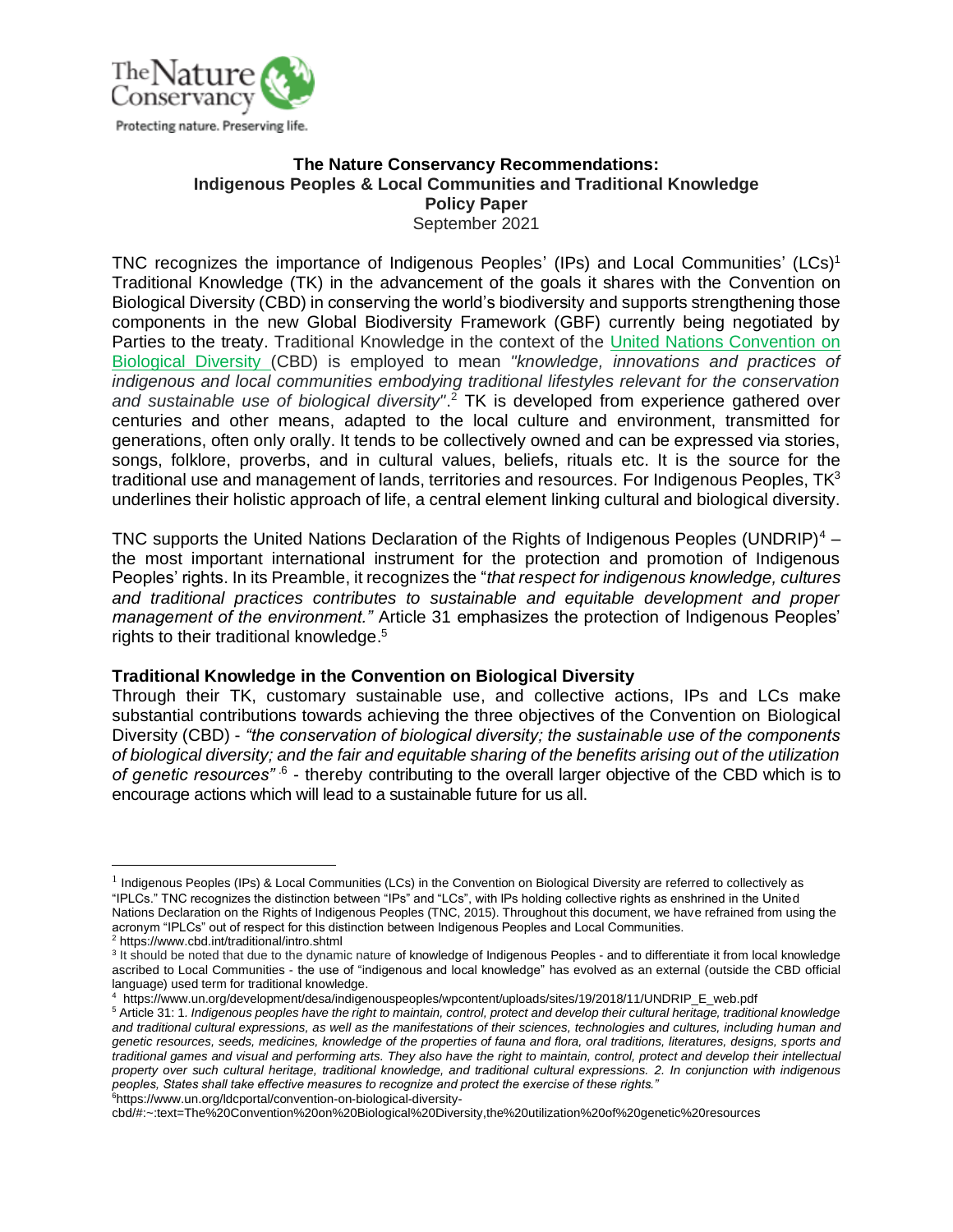The key article in the CBD related to traditional knowledge is Article 8(j): *"Each contracting Party shall, as far as possible and appropriate: subject to national legislation, respect, preserve and maintain knowledge, innovations and practices of indigenous and local communities embodying traditional lifestyles relevant for the conservation and sustainable use of biological diversity and promote their wider application with the approval and involvement of the holders of such knowledge, innovations and practices and encourage the equitable sharing of the benefits arising from the utilization of such knowledge innovations and practices."<sup>7</sup>*

The future of biodiversity and the future of IPs and LCs are inextricably linked as highlighted in the recently published *Local Biodiversity Outlooks 2<sup>8</sup> (LBO2),* which complements the fifth edition of the Global Biodiversity Outlook (GBO5) by presenting the perspectives and experiences of IPs and LCs and their contributions to the successful implementation of the goals and targets of the Strategic Plan for Biodiversity 2011-2020. LBO2 clearly elevates the importance of TK, to protect Nature's essential contributions to people, which includes, among other benefits, a healthy and sustainable environment, traditional medicines, and food security.

TK is also embodied in Target 18 of the [CBD's Strategic Plan](https://www.cbd.int/kb/record/decision/13164?RecordType=decision&Subject=STRAT) for 2011- 2020, which focused specifically on TK as well as customary sustainable use – and represents a cross-cutting theme for the entire Strategic Plan:

Target 18*: By 2020, the traditional knowledge, innovations and practices of indigenous and local communities relevant for the conservation and sustainable use of biodiversity, and their customary use of biological resources, are respected, subject to national legislation and relevant international obligations, and fully integrated and reflected in the implementation of the Convention with the full and effective participation of indigenous and local communities, at all relevant levels*. 9

## **Traditional Knowledge in the Post-2020 Global Biodiversity Framework**

When the GBF is finalized at CBD COP15 it is hoped that Parties will be agreeing to galvanizing urgent and transformative actions to achieve the outcomes it sets out in its vision, mission, goals and targets, thereby contributing to the objectives of the Convention on Biological Diversity and other biodiversity related multilateral agreements, processes and instruments. TNC specifically recommends that CBD Parties:

- Strengthen Target 13 of the GBF by replacing "prior and informed consent" with "Free Prior and Informed Consent (FPIC)";
- strongly support the presently drafted Target 20 in the current draft of the GBF;
- ensure the achievement of Goal C of the current draft of GBF and specifically support the increase of both monetary and non-monetary benefits received by holders of traditional knowledge;
- ensure IPs and LCs full and effective participation in the development of a new programme of work and institutional arrangements on Article 8(j) and other provisions of the Convention related to IPs and LCs;

<sup>7</sup> https://www.cbd.int/traditional/

<sup>&</sup>lt;sup>8</sup> Forest Peoples Programme, International Indigenous Forum on Biodiversity, Indigenous Women's Biodiversity Network, Centers of Distinction on Indigenous and Local Knowledge and Secretariat of the Convention on Biological Diversity (2020) *Local Biodiversity Outlooks 2: The contributions of indigenous peoples and local communities to the implementation of the Strategic Plan for Biodiversity 2011–2020 and to renewing nature and cultures. A complement to the fifth edition of Global Biodiversity Outlook.* Moreton-in-Marsh, England: Forest Peoples Programme. [www.localbiodiversityoutlooks.net](http://www.localbiodiversityoutlooks.net/)

<sup>9</sup> https://www.cbd.int/kb/record/decision/13164?RecordType=decision&Subject=STRAT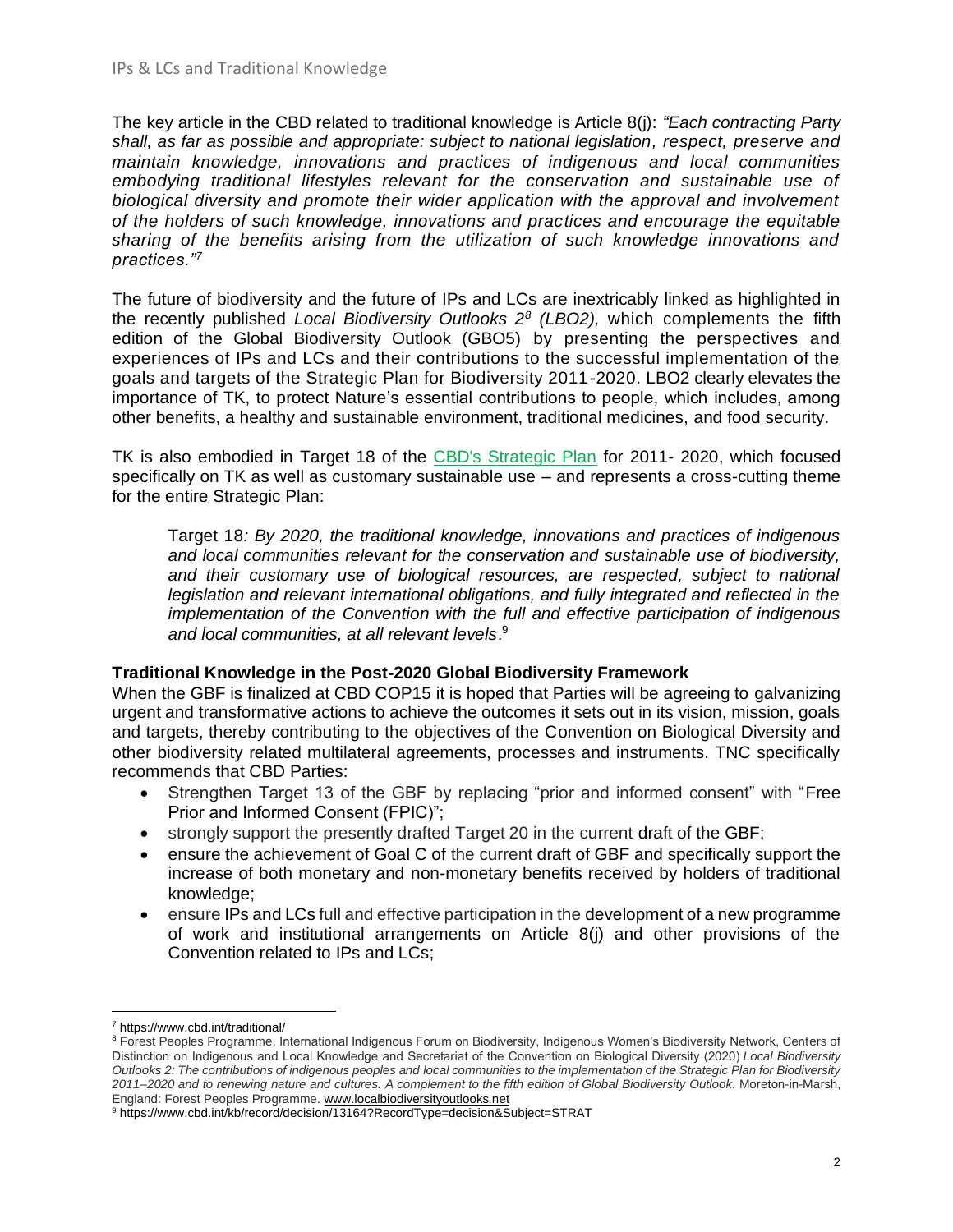• contribute to the *Voluntary Fund for Indigenous Peoples and Local Community Representatives* as a concrete step to ensuring their full and effective participation in the CBD.

## **Discussion**

The understanding of the linkages between cultural diversity and biological diversity has grown in recent years and TK is a key element in the Post-2020 Global Biodiversity Framework (GBF), including in several targets in the First Draft<sup>10</sup> of the negotiating text:

Target 13. *Implement measures at global level and in all countries to facilitate access to genetic resources and to ensure the fair and equitable sharing of benefits arising from the use of genetic resources, and as relevant, of associated traditional knowledge, including through mutually agreed terms and prior and informed consent.*

Target 20. *Ensure that relevant knowledge, including the traditional knowledge, innovations and practices of indigenous peoples and local communities with their free, prior, and informed consent, guides decision-making for the effective management of biodiversity, enabling monitoring, and by promoting awareness, education and research.*

For Target 13 TNC recommends substituting the term "Free Prior and Informed Consent" to replace the current "prior and informed consent", recognizing its specific link to the selfdetermination of Indigenous Peoples. We strongly support Target 20 as presently drafted.

Specific to access and benefit-sharing, the importance of TK with regard to the utilization of genetic resources is recognized as per the milestones related to Goal C.

Goal C: *The benefits from the utilization of genetic resources are shared fairly and equitably, with a substantial increase in both monetary and non-monetary benefits shared, including for the conservation and sustainable use of biodiversity.* 

Milestone C.1 *The share of monetary benefits received by providers, including holders of traditional knowledge, has increased.*

Milestone C.2: *Non-monetary benefits, such as the participation of providers, including holders of traditional knowledge, in research and development, has increased.*

TNC has proposed some additional language (in bold) to this Goal to specifically include TK: Goal C: *The benefits from the utilization of genetic resources, derivatives and associated traditional knowledge are shared fairly and equitably, with a substantial increase in both monetary and non-monetary benefits shared, including for the conservation and sustainable use of biodiversity.*

TNC supports Goal C with our suggested text as this is aligned with strengthened language that has the broad support of the IPs and LCs engaged in this process, such as the International Indigenous Forum on Biodiversity (IIFB).<sup>11</sup>

## **Article 8(j): Working Group and Key Achievements**

In order to ensure the implementation of Article  $8(i)$  a specific [Working Group](https://www.cbd.int/convention/wg8j.shtml#:~:text=It%20is%20for%20this%20reason,and%20to%20promote%20their%20wider) on Article  $8(i)$  was formed to facilitate and enhance the role and involvement of IPs and LCs. This working group has produced major guidelines and a code of conduct for Parties, other Governments, relevant

<sup>10</sup> https://www.cbd.int/doc/c/abb5/591f/2e46096d3f0330b08ce87a45/wg2020-03-03-en.pdf

<sup>11</sup> The International Indigenous Forum on Biodiversity (IIFB) is the officially recognized advisory body to the CBD.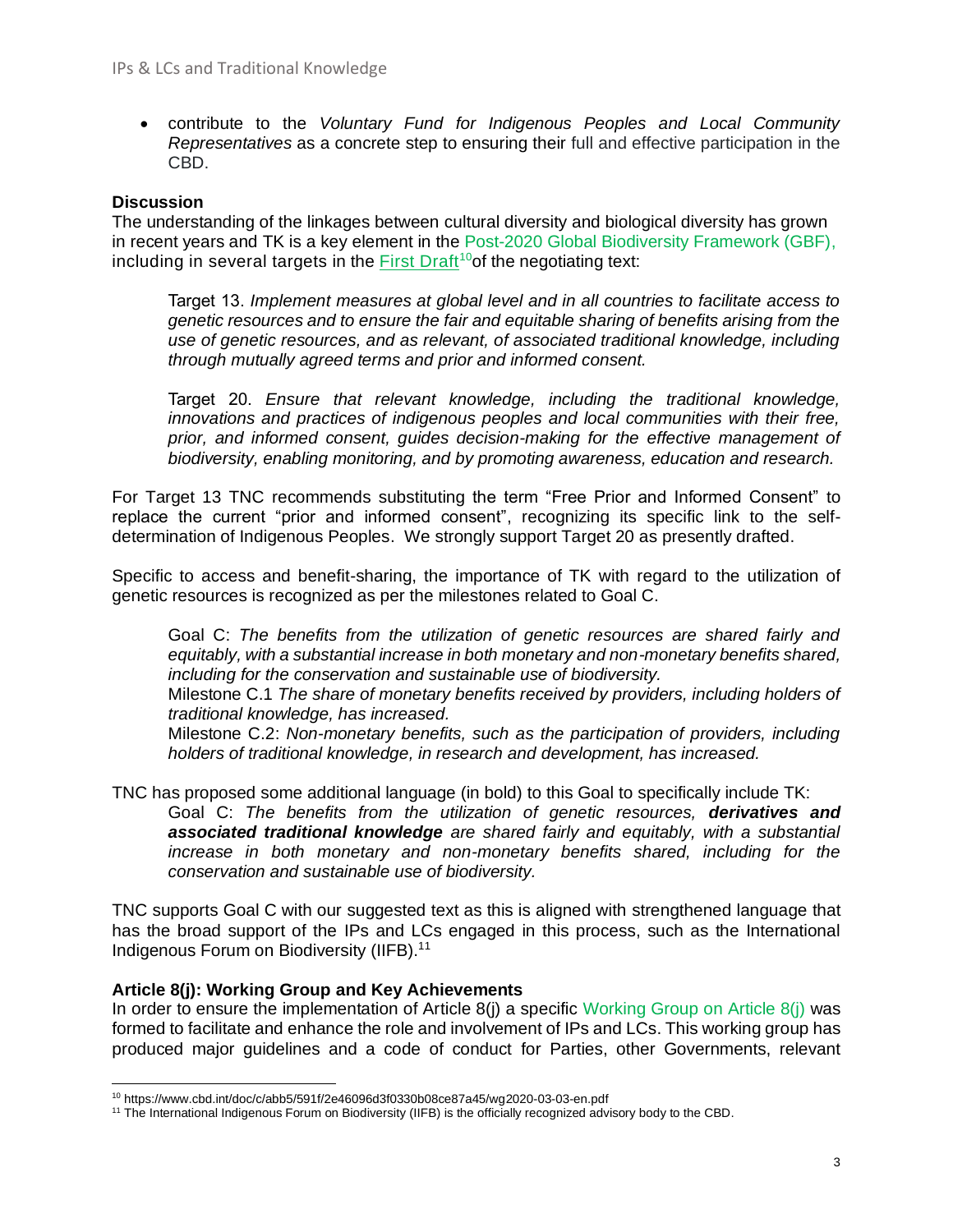organizations and IPs and LCs to utilize for the protection and promotion of TK. At the upcoming 15<sup>th</sup> [Conference of the Parties to the](https://www.cbd.int/cop/) CBD in Kunming, China the future of this working group will be discussed. TNC will explore the possibilities for more direct engagement, along with its IPs and LCs Partners, in this key CBD body focused on TK.<sup>12</sup>

## **TNC's** *Voice, Choice, and Action Framework* **and Traditional Knowledge**

TNC recognizes that IPs and LCs face challenges to making their vision for conservation and healthy communities a reality in part because of power imbalances at local, national, and global scales. These challenges may include:

- Lack of recognized and enforced rights over territory and resources;
- Insufficient capacity to engage and negotiate positive outcomes in decision-making about managing natural resources, even when rights do exist;
- Exclusion from or under-representation in decision-making processes; and
- Development pressures that undermine cultural and environmental priorities.

Evidence shows that conservation and development initiatives are less likely to be successful and sustainable when they lack the active engagement and leadership of the people who have the greatest stake in their outcome and *when such initiatives are not guided by traditional knowledge and values*. 13

TNC aims to help transform the way decisions around lands, territories and resources are made by strengthening the Voice, Choice, and Action of IPs and LCs to shape and manage natural territory in ways that improve lives and drive conservation<sup>14</sup>. A stronger voice leads to the inclusion of *traditional knowledge*, identity, local priorities, and values in plans and solutions; the ability to exercise and influence choice builds leadership and engagement in decision-making; and greater action provides the opportunity for communities to initiate and participate in the implementation of programs and the management of resources that impact their well-being both now and in the future.

## **TNC Projects and Traditional Knowledge**

In many of TNC's prominent and successful project partnerships, TK has been a major component. For example in Australia, in the nationally designated Indigenous Protected Areas (IPAs), the restoration of traditional fire management practices of Australia's Indigenous Peoples is a key land management tool, helping to restore and maintain the area's rich biodiversity while at the same time protecting both important cultural sites and environmental features. In Canada, in the newly designated Thaidene Nëné National Park Reserve and Territorial Protected Area there is a clear understanding that Key Biodiversity Areas (KBAs) - including the Boreal forest, tundra and caribou habitats - have been actively cared for and stewarded by the Lutsël K'é Dene Nation. As part of the agreement of establishing this reserve this nation has been guaranteed ongoing access to the resources for their traditional practices and subsistence which speaks to the growing understanding that IPs and LCs are essential to the management and preservation of natural territories.

## **TNC's Recommendations regarding the engagement with IPs and LCs regarding TK**

Greater protection of TK and recognition of its contributions to the conservation and sustainable

<sup>12</sup> Please refer to the section *TNC's Implementation supporting TK in Projects* on page 5.

<sup>&</sup>lt;sup>13</sup> The Nature Conservancy. 2017. Strong Voices, Active Choices: TNC's Practitioner Framework to Strengthen Outcomes for People and Nature. Arlington, VA. Page 7:

[https://www.nature.org/content/dam/tnc/nature/en/documents/Strong\\_Voices\\_Active\\_Choices\\_FINAL.pdf](https://www.nature.org/content/dam/tnc/nature/en/documents/Strong_Voices_Active_Choices_FINAL.pdf)

<sup>14</sup> Refer to TNC's *Voice, Choice and Action Framework* which guides our work with Indigenous Peoples and Local Communities https://www.nature.org/content/dam/tnc/nature/en/documents/Strong\_Voices\_Active\_Choices\_FINAL.pdf